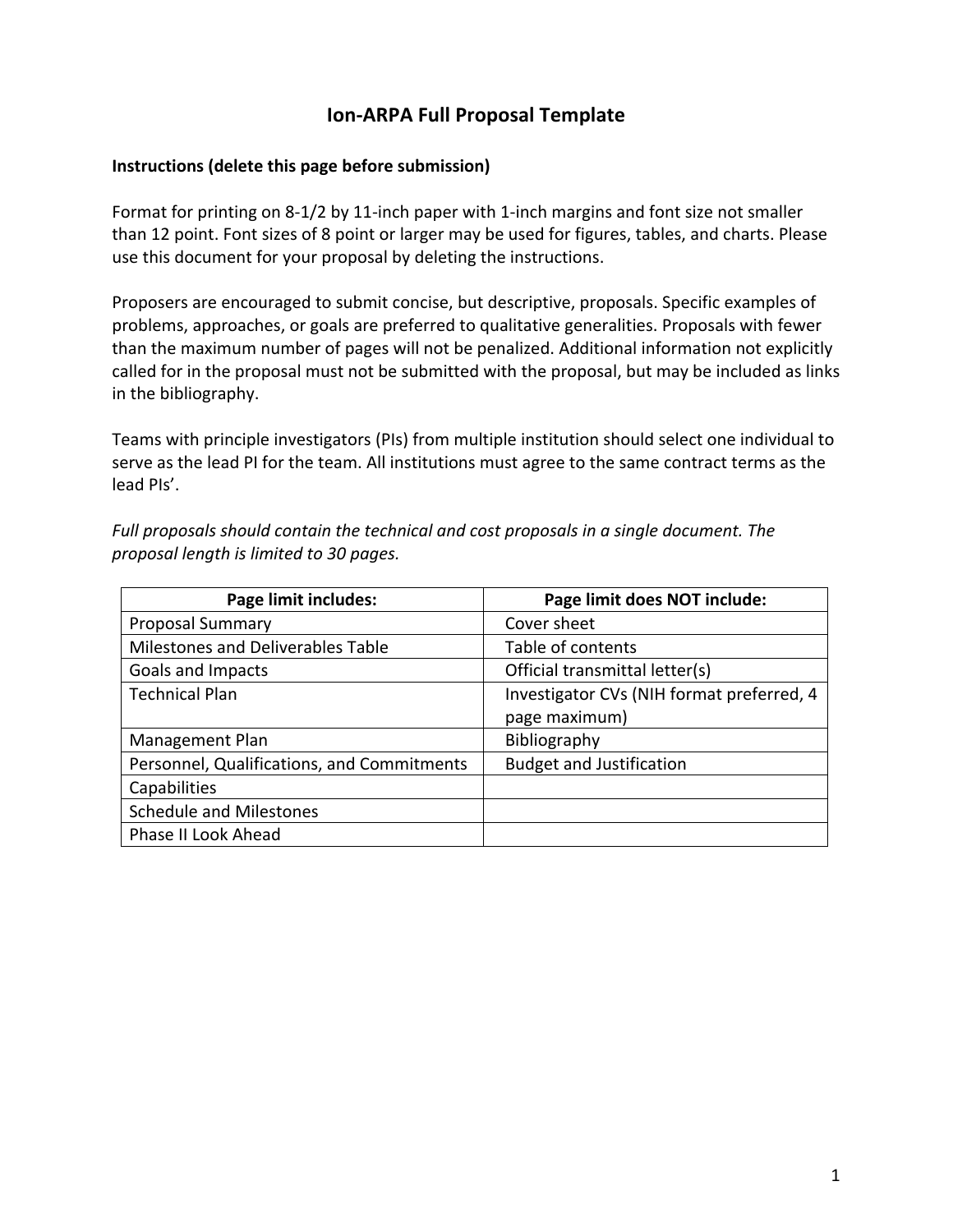## **[LOGO of Lead PI's Organization]**

| <b>Proposal Title</b>                                                                    |                                                                                                            |
|------------------------------------------------------------------------------------------|------------------------------------------------------------------------------------------------------------|
| <b>Proposer Organization</b>                                                             |                                                                                                            |
| <b>Type of Organization</b>                                                              | e.g. Academic, Large or small Business,<br>Nonprofit, Research Foundation, Non-<br>government organization |
| <b>Technical Point of Contact (POC)</b>                                                  | Name:<br><b>Mailing Address:</b><br>Telephone:<br>Email:                                                   |
| <b>Administrative POC</b>                                                                | Name:<br><b>Mailing Address:</b><br>Telephone:<br>Email:                                                   |
| <b>Total Proposed Cost by Program Year (including</b><br>indirect costs), use US dollars | Year $1:$ \$<br>Year $2:$ \$<br>Total: \$                                                                  |
| <b>Other Team Members</b> (to be included in the<br>same contract as the PI)             | Technical POC Name:<br>Organization:<br>Organization Type:                                                 |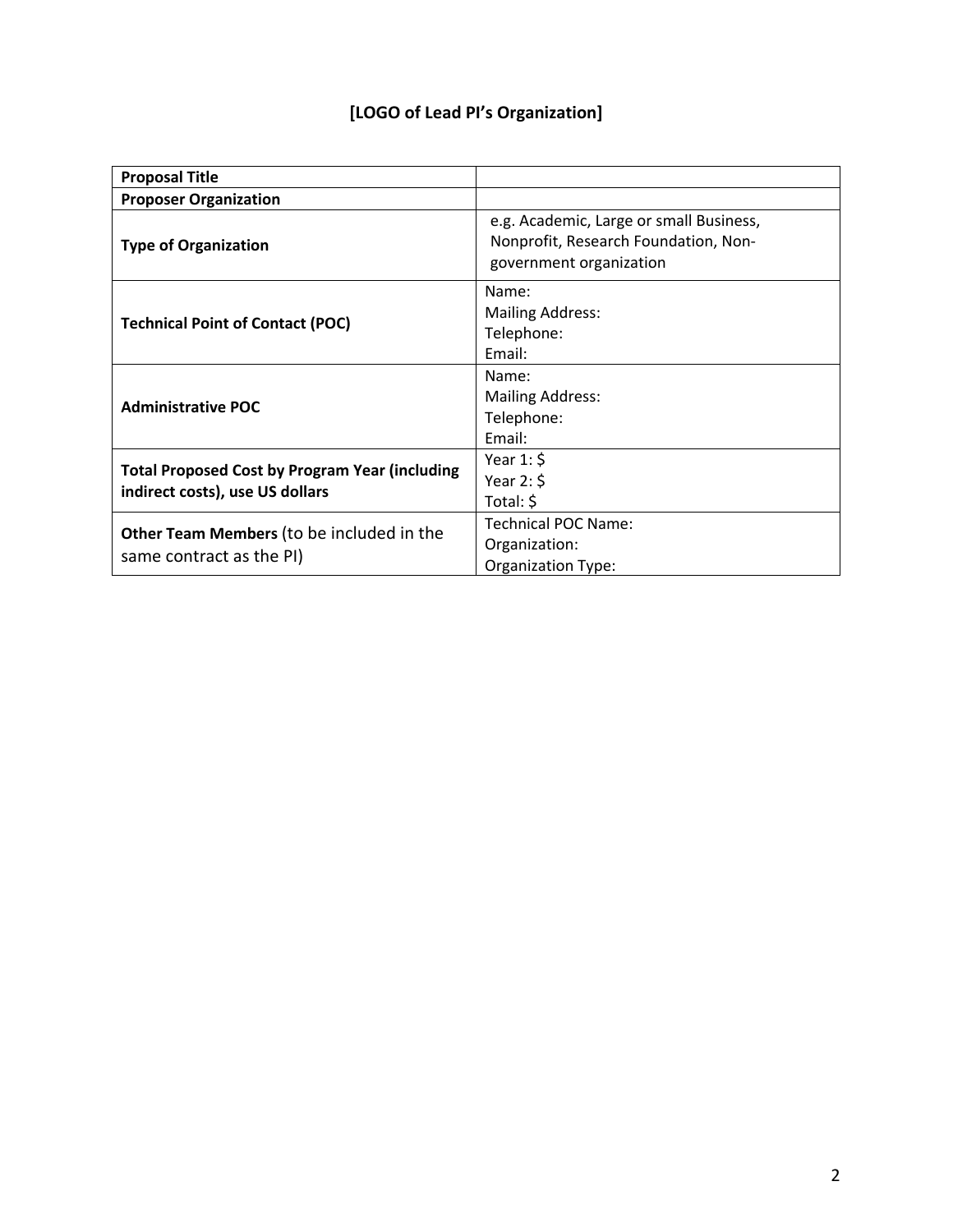# **Table of Contents**

| 1. |  |
|----|--|
| 2. |  |
| 3. |  |
|    |  |
| 5. |  |
| 6. |  |
| 7. |  |
| 8. |  |
| 9. |  |
|    |  |
|    |  |
|    |  |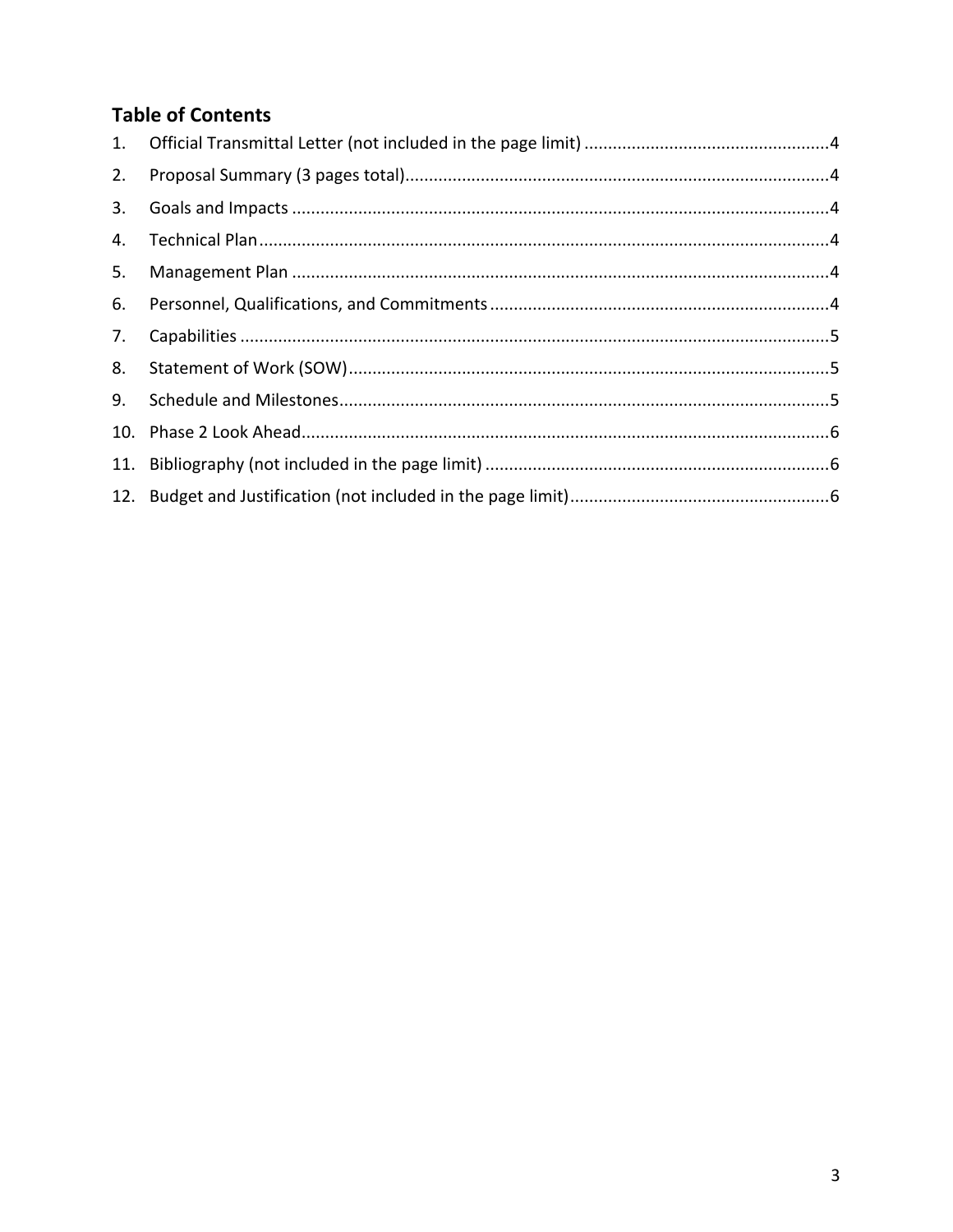## **1. Official Transmittal Letter(s) (not included in page limit)**

Attach a transmittal letter from the organization(s) authorized to contract for the institution(s) that will be funded through the program. If multiple institutions are involved a transmittal letter from each institution should be included.

### **2. Proposal Summary (3 pages total)**

### **a. Graphical Abstract and explanatory text (1 page)**

Graphical abstracts are a single image, designed to help the reader to quickly gain an overview of the proposal. The explanatory text should succinctly convey the main objective, key innovations, expected impact, and other unique aspects of the proposed project.

### **b. Discussion (2 pages)**

Should provide a synopsis of the proposed project that includes a description of the key technical challenges, a concise review of the technologies proposed to overcome these challenges and achieve the project's goal, and a clear statement of the novelty and uniqueness of the proposed work.

### **3. Goals and Impacts**

Describe what you are trying to achieve and the difference it will make (qualitatively and quantitatively), if successful. Describe the innovative aspects of the project in the context of existing capabilities and approaches. Describe how the proposed project is revolutionary and how it significantly rises above the current state of the art. Describe the deliverables associated with the proposed project.

## **4. Technical Plan**

Outline and address technical challenges inherent in the approach and possible solutions for overcoming potential problems. Demonstrate a deep understanding of the technical challenges and present a credible (even if risky) plan to achieve the project's goal. Discuss mitigation of technical risk.

## **5. Management Plan**

Provide a summary of expertise of the proposed team, including any team members and key personnel who will be executing the work. Identify a lead PI for the project (and co-PIs if the team draws from different institutions). Provide a clear description of the relationship of team members, unique capabilities of team members, task responsibilities of team members, teaming strategy among the team members, and key personnel with the amount of effort to be expended by each person during the project. Include risk management approaches.

## **6. Personnel, Qualifications, and Commitments**

List key personnel (no more than one page per person), showing a concise summary of their qualifications, discussion of previous accomplishments, and work in this or closely related research areas. Indicate the level of effort in terms of hours to be expended by each person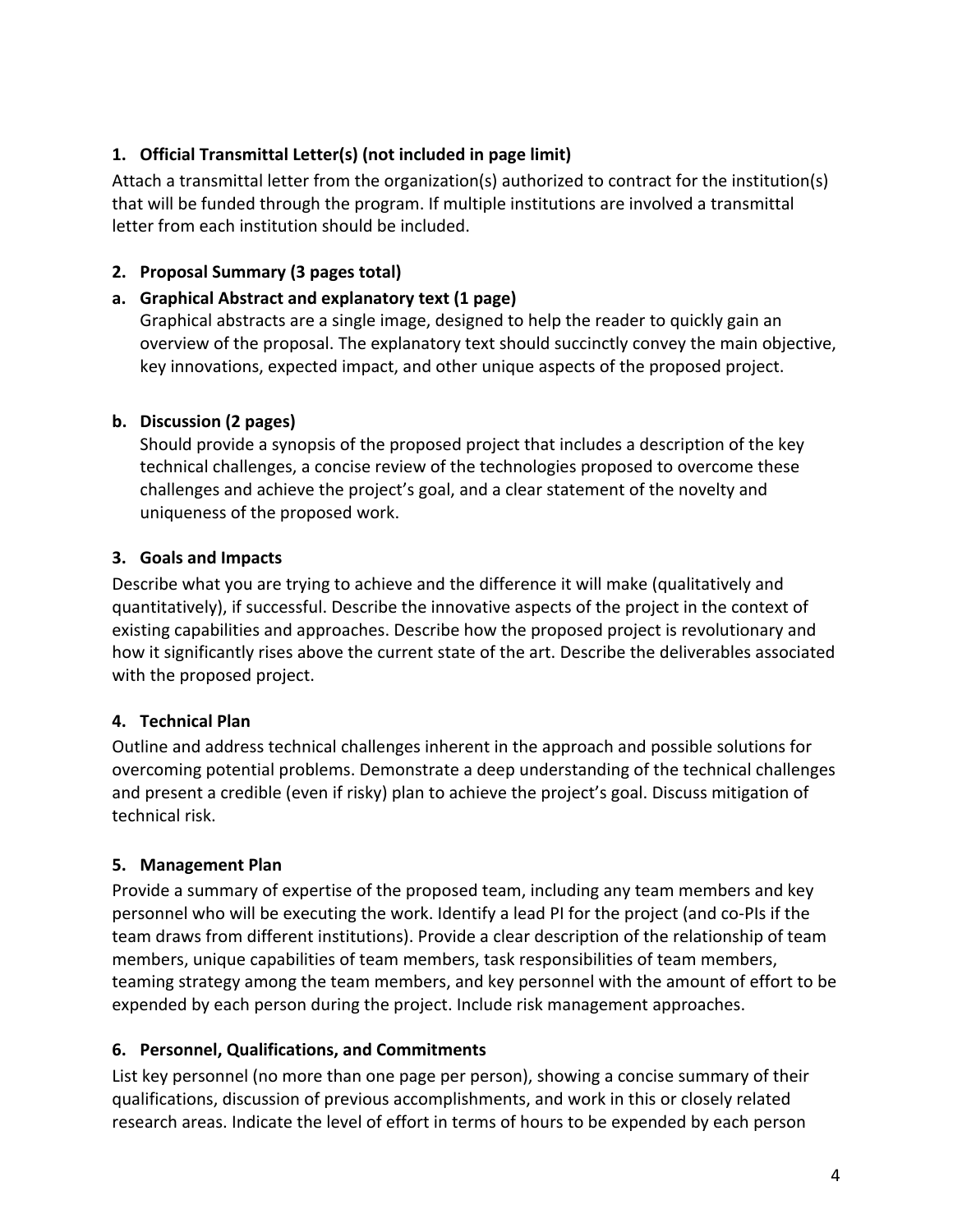during each contract year and other commitments (current and proposed).

## **7. Capabilities**

Describe organizational experience in relevant subject area(s) or specialized facilities. Discuss any work in closely related research areas and previous accomplishments.

## **8. Statement of Work (SOW)**

The SOW will become a component of the contract when issued. Provide a task breakdown by year, citing specific tasks and their connections to the interim milestones and metrics, as applicable. For each defined task/subtask, provide:

- A general description of the objective
- A detailed description of the approach to be taken to accomplish each defined task/subtask
- Identification (by name) of the lead PI and co-PIs responsible for task/subtask execution
- A measurable milestone (e.g., a deliverable, demonstration, or other event/activity that marks task completion)
- Definitions of all deliverables

### **9. Schedule and Milestones**

Summarize the SOW in a table showing tasks (task name, duration, work breakdown structure element as applicable, performing organization), milestones. The task structure must be consistent with that in the SOW description. Measurable milestones should be clearly articulated and defined in time relative to the start of the project.

| PI <sub>1</sub> | PI <sub>2</sub> | PI <sub>3</sub> | Task           | <b>Brief Task Description</b> | Deliverable and/or Milestone | Month          |
|-----------------|-----------------|-----------------|----------------|-------------------------------|------------------------------|----------------|
| X               |                 |                 | 1              |                               |                              | 1              |
|                 | X               |                 | $\overline{2}$ |                               |                              | $\overline{2}$ |
|                 |                 | X               | 3              |                               |                              | 3              |
|                 |                 |                 |                | End of Q1 (Month 3)           |                              |                |
|                 |                 |                 |                |                               |                              |                |
|                 |                 |                 |                |                               |                              |                |
|                 |                 |                 |                | End of Q2 (Month 6)           |                              |                |
|                 |                 |                 |                |                               |                              |                |
|                 |                 |                 |                |                               |                              |                |
|                 |                 |                 |                | End of Q3 (Month 9)           |                              |                |
|                 |                 |                 |                |                               |                              |                |
|                 |                 |                 |                |                               |                              |                |
|                 |                 |                 |                | End of Q4 (Month 12)          |                              |                |
|                 |                 |                 |                |                               |                              |                |
|                 |                 |                 |                |                               |                              |                |
|                 |                 |                 |                | End of Q5 (Month 15)          |                              |                |
|                 |                 |                 |                |                               |                              |                |
|                 |                 |                 |                |                               |                              |                |